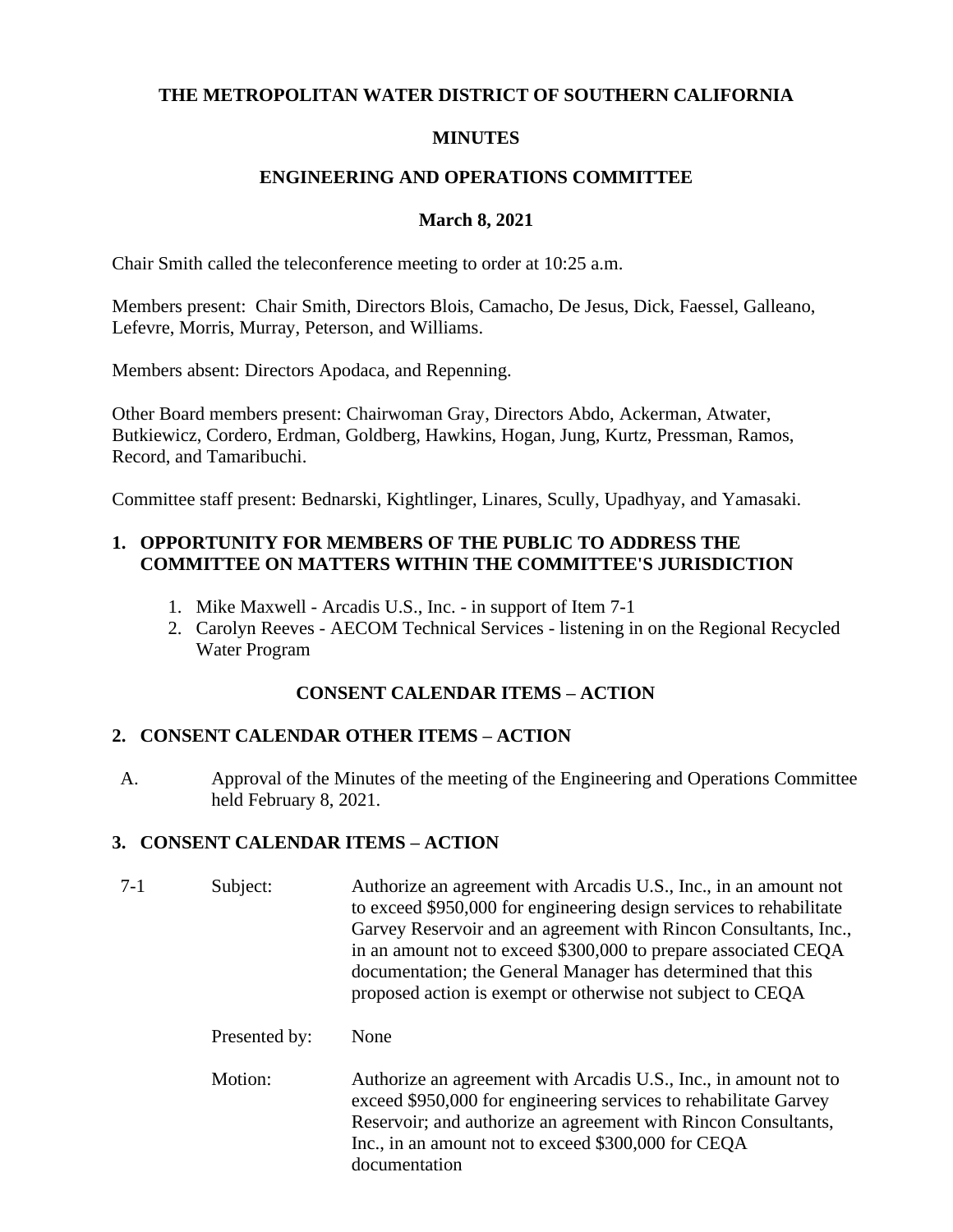Director Murray left the meeting.

No presentations were given, Director Camacho made a motion, seconded by Director Faessel, to approve the consent calendar consisting of items 2A and 7-1:

The vote was:

| Directors Blois, Camacho, De Jesus, Dick, Faessel, Galleano, Lefevre, |  |  |
|-----------------------------------------------------------------------|--|--|
| Morris, Peterson, Smith, and Williams                                 |  |  |
| <b>None</b>                                                           |  |  |
| <b>None</b>                                                           |  |  |
| Directors Apodaca, Murray, and Repenning                              |  |  |
|                                                                       |  |  |

The motion for Items 2A and 7-1 passed by a vote of 11 ayes, 0 noes, 0 abstention, and 3 absent.

### **END OF CONSENT CALENDAR ITEMS**

### **4. OTHER BOARD ITEMS – ACTION**

None

#### **5. BOARD INFORMATION ITEMS**

None

#### **6. COMMITTEE ITEMS**

| а. | Subject:      | Regional Recycled Water Program Quarterly Update: Overview of<br>FORCO site for advanced water treatment facilities |
|----|---------------|---------------------------------------------------------------------------------------------------------------------|
|    | Presented by: | Program Manager for Regional Recycled Water Program Bruce<br><b>Chalmers</b>                                        |

The following Directors provided comments or asked questions:

- 1. Smith
- 2. Peterson
- 3. Hogan
- 4. Lefevre